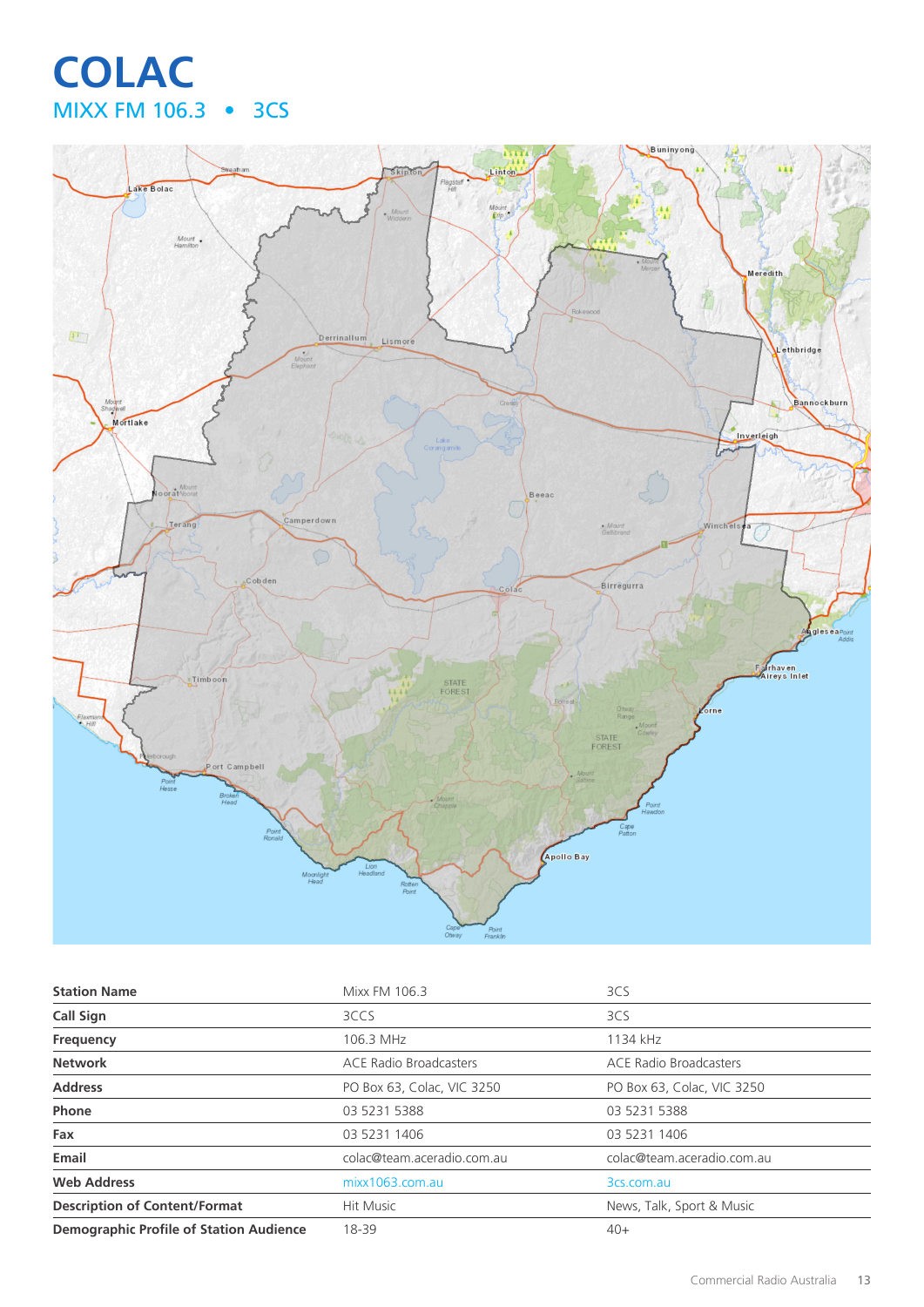# **COLAC**

Colac is located 75 kilometres west of Geelong and within two hours west of Melbourne. The Colac Otway region is famous for its coastline, the Otway rainforests and the northern lakes and craters district. The radio licence area includes Victoria's world famous Great Ocean Road, with translators in Lorne and Apollo Bay.

Colac is the key industrial, commercial and service centre for the area. The town has a thriving economy in primary industries, tourism, and commercial and community services.

In comparison to the 2011 census, the population of Colac has increased by 1.69% to 54,766. The birthplace for 86% of the population was Oceania including Australian, New Zealander, Indigenous and Islander persons.

9,311 people (17%) were attending an educational institution in 2016; of these, 48% were either in infants or primary, 37% were attending a secondary educational institution, 9% attending University or another tertiary institution and 7% attending TAFE. Of the 19,795 people (36%) who already have a tertiary qualification, 31% have a degree and 69% have a certificate, diploma or another tertiary qualification.

A high level of home ownership is reflective of the stability of the region. 43% of the total dwellings (20,205) in Colac are owned outright, 33% are mortgaged and only 17% are privately rented properties.

23% of the households in Colac have a household income range between \$21,000 – \$41,999pa; 26% between \$42,000 – \$77,999pa; 11% between \$78,000 – 103,999pa; and 20% over \$104,000pa.

All major banks, car dealers, insurance/finance companies, fast-food restaurants and an extensive selection of national retail, chain and independent stores are located in the region.

#### **AGRICULTURE**

Colac has a very strong dairy industry. There are over 331 thousand dairy cattle and 124 thousand beef cattle.

Colac is also a substantial wool producer. The farms in the area support over 790 thousand sheep and lambs.

Other industries within the region include tourism, fishing, timber, food processing, manufacturing and service, construction, retail and wholesale.

#### EMPLOYMENT

The majority (55%) of the labour force of 20,336 is employed full time. The main industries of employment are:

- Agriculture Forestry and Fishing;
- Education and Training/Health Care and Social Assistance; and
- Wholesale Trade/Retail Trade/Accommodation and Food Services.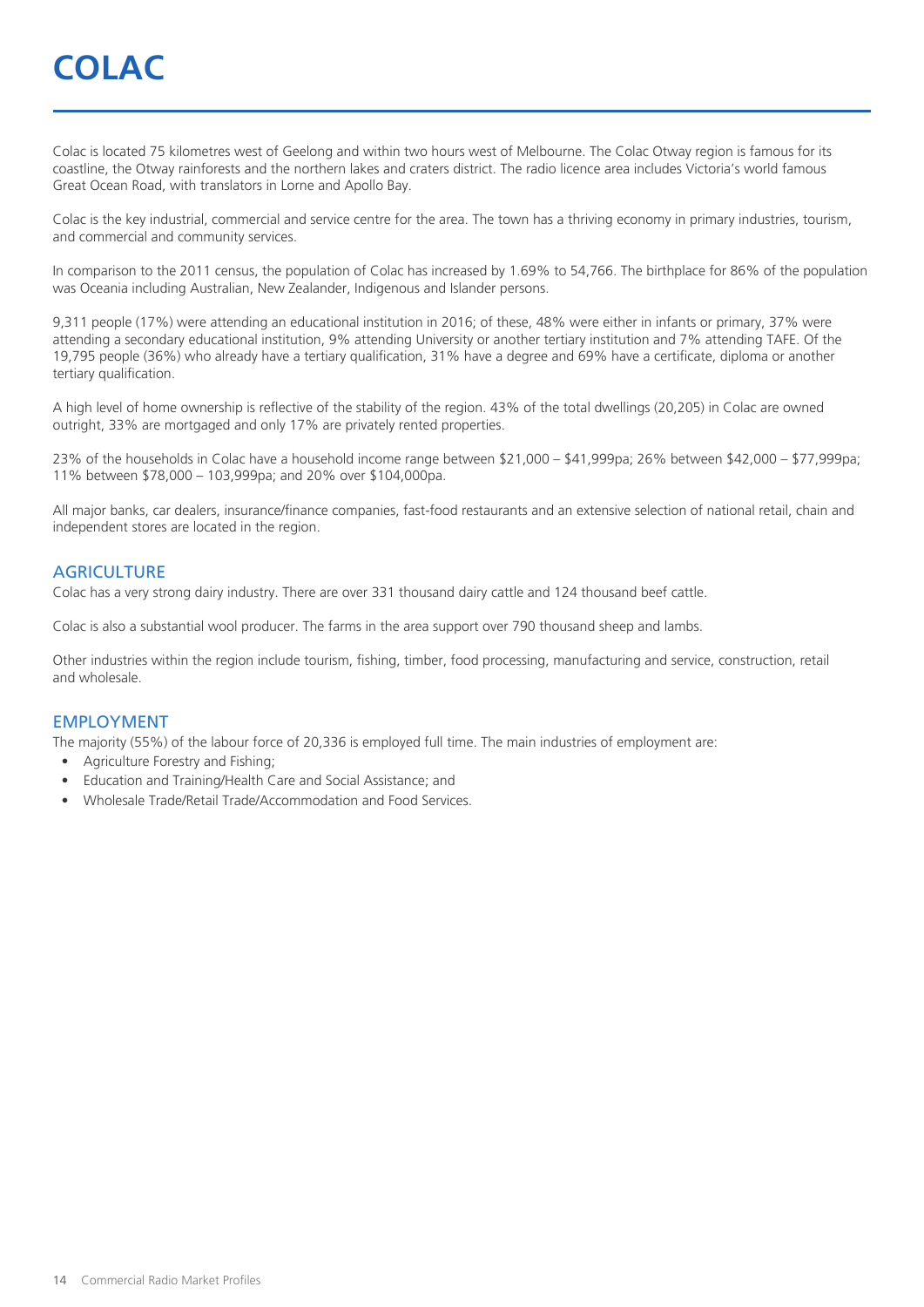# **COLAC**

## AGE COHORTS

| Age                   | Male   | Female | Total  | <b>Market</b><br>population |
|-----------------------|--------|--------|--------|-----------------------------|
| $10 + \gamma$ ears    | 24,146 | 24,125 | 48,271 | 88.14%                      |
| 0-9 years             | 3,409  | 3,086  | 6,495  | 11.86%                      |
| $10-17$ years         | 2,813  | 2,521  | 5,334  | 9.74%                       |
| 18-24 years           | 1,875  | 1,721  | 3,596  | 6.57%                       |
| 25-39 years           | 4,062  | 4,004  | 8,066  | 14.73%                      |
| 40-54 years           | 5,522  | 5,637  | 11,159 | 20.38%                      |
| 55-64 years           | 4,253  | 4,324  | 8,577  | 15.66%                      |
| 65-74 years           | 3,541  | 3,280  | 6.821  | 12.45%                      |
| 75+ years             | 2,080  | 2,638  | 4,718  | 8.61%                       |
| Total 2011 population | 27,005 | 26,852 | 26,852 |                             |
| Total 2016 population | 27,555 | 27,211 | 54,766 | 100%                        |
| % change 2011-2016    |        |        | 1.69%  |                             |

### LABOUR FORCE

| <b>Employment classification</b> | Total  | Labour force |
|----------------------------------|--------|--------------|
| Full-time employed               | 14,348 | 54.75%       |
| Part-time employed               | 9.141  | 34.88%       |
| Not stated employed              | 1.704  | 6.5%         |
| Unemployed                       | 1.013  | 3.87%        |
| <b>Total labour force</b>        | 26,206 | 100%         |

### HOUSEHOLD INCOME

| Income range (pa)       | Total  | Occupied<br>dwellings |
|-------------------------|--------|-----------------------|
| $$0 - $7,749$           | 446    | 2.19%                 |
| $$7,750 - $20,999$      | 1,212  | 5.96%                 |
| $$21,000 - $41,999$     | 4,635  | 22.79%                |
| $$42,000 - $77,999$     | 5,325  | 26.19%                |
| $$78,000 - $103,999$    | 2,267  | 11.15%                |
| $$104,000 - $129,999$   | 1,806  | 8.88%                 |
| $$130,000 - $155,999$   | 948    | 4.66%                 |
| $$160,000 - $181,999$   | 433    | 2.13%                 |
| $$182,000 - $207,999$   | 354    | 1.74%                 |
| $$208,000+$             | 627    | 3.08%                 |
| Not stated              | 2,283  | 11.23%                |
| <b>Total households</b> | 20,336 | 100%                  |

#### FAMILY STRUCTURE

| <b>Type of family</b>         | Total  | <b>Total families</b> |
|-------------------------------|--------|-----------------------|
| Couple families - Children    | 5,723  | 40.49%                |
| Couple families - No children | 6.342  | 44.86%                |
| Single parents                | 1.933  | 13.67%                |
| Other families                | 138    | 0.98%                 |
| <b>Total families</b>         | 14,136 | 100%                  |

## **OCCUPATION**

| <b>Employment classification</b>                                     | Total  | <b>Occupations</b> |
|----------------------------------------------------------------------|--------|--------------------|
| Managers/Professionals                                               | 9,018  | 35.82%             |
| Technicians & trade workers/<br>Community & personal service workers | 6,010  | 23.87%             |
| Clerical & administrative workers                                    | 2,206  | 8.76%              |
| Sales workers                                                        | 1,945  | 7.73%              |
| Machinery operators & drivers/Labourers                              | 5,548  | 22.04%             |
| Not stated                                                           | 446    | 1.77%              |
| <b>Total</b>                                                         | 25,173 | 100%               |

### INDUSTRY

| Industry                                                                                                      | Total  | Workforce |
|---------------------------------------------------------------------------------------------------------------|--------|-----------|
| Agriculture, forestry & fishing                                                                               | 4,810  | 19.37%    |
| Mining                                                                                                        | 76     | 0.31%     |
| Manufacturing/Electricity, gas, water &<br>waste services/Construction                                        | 4,377  | 17.63%    |
| Wholesale trade/Retail trade/<br>Accommodation & food services                                                | 4.449  | 17.92%    |
| Transport, postal & warehousing/<br>Information, media & communications                                       | 1,184  | 4.77%     |
| Financial & insurance services/<br>Rental hiring & real estate services/<br>Administration & support services | 1.066  | 4.29%     |
| Professional scientific & technical services                                                                  | 871    | 3.51%     |
| Public administration & safety                                                                                | 1,164  | 4.69%     |
| Education & training/Health care &<br>social assistance                                                       | 4.754  | 19.15%    |
| Arts & recreation services                                                                                    | 298    | 1.2%      |
| Other services                                                                                                | 727    | 2.93%     |
| Not stated                                                                                                    | 1.054  | 4.24%     |
| Total                                                                                                         | 24,830 | 100%      |

#### ANNUAL HOUSEHOLD EXPENDITURE

| <b>Product or service</b>            | $$000's$ (pa) |
|--------------------------------------|---------------|
| Food & non-alcoholic beverages       | 260,704       |
| Alcoholic beverages                  | 34,685        |
| Clothing & footwear                  | 49,730        |
| Household furnishings & equipment    | 57,573        |
| Furniture & floor covering           | 17,417        |
| Household appliances                 | 14,532        |
| Household services & operation       | 43,810        |
| Medical care & health expenses       | 83,859        |
| Motor vehicle purchase               | 58,139        |
| Motor vehicle running costs          | 159,235       |
| Recreation                           | 180,306       |
| Recreational & educational equipment | 43,917        |
| Holidays                             | 81,369        |
| Personal care                        | 31,810        |